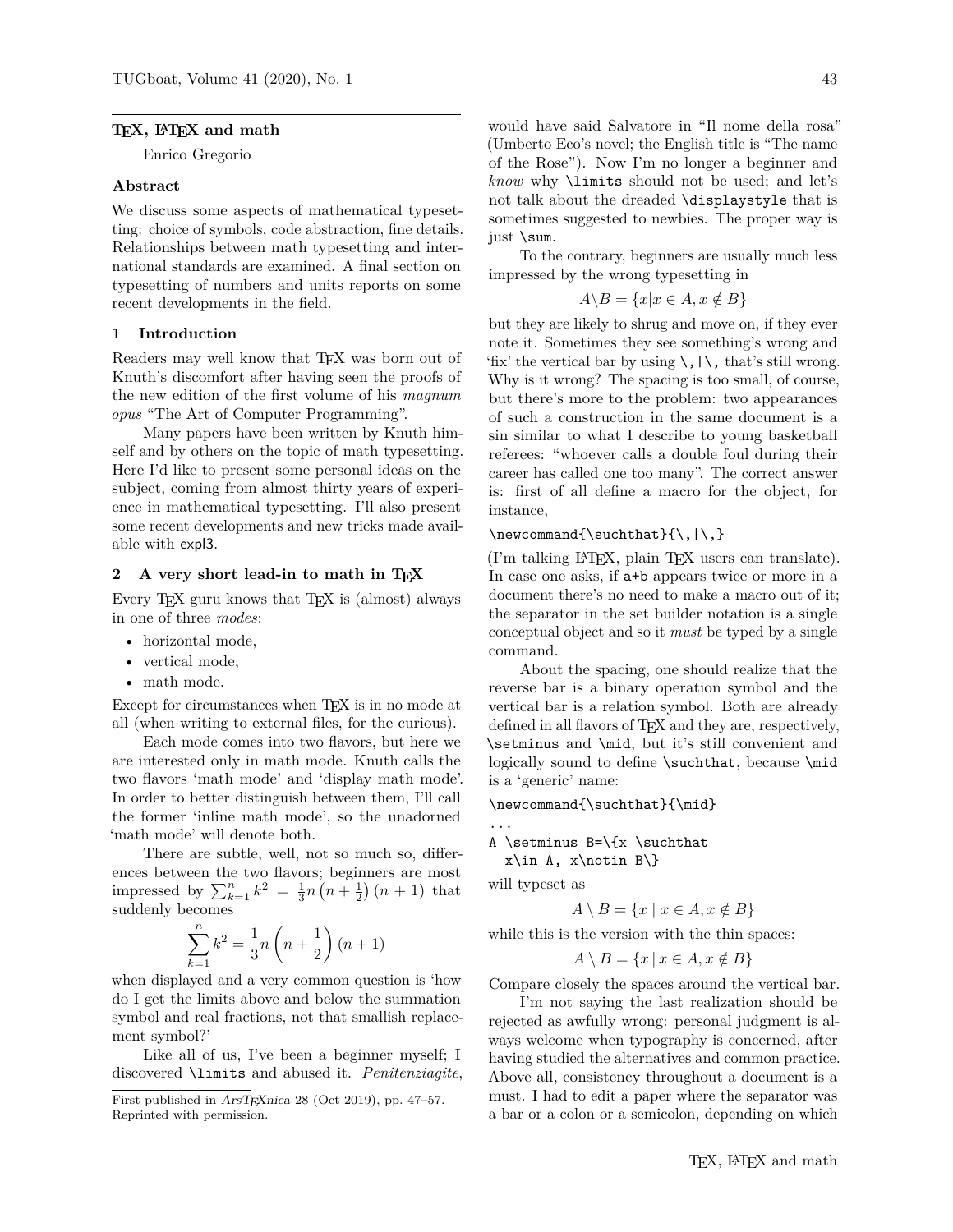of the three authors had typed the formula. Defining \suchthat allows for delaying any decision about what symbol to use until the last minute. More on set builder notation later.

The T<sub>E</sub>Xbook lists several symbol names, some have semantics attached to them, like \setminus, and others don't, like **\mid** or **\otimes.**<sup>1</sup> Why is that? Some symbols have essentially a single use case, others appear in different branches of mathematics with different meanings. Everybody loves **\lhd** and \unlhd, right? The symbols typeset as  $\triangleleft$  and  $\triangleleft$ respectively. I believe to have seen once what the names should suggest, but I forgot it. The symbols are common in group theory, where they denote 'normal subgroup': it's heartily recommended to group theorists to define a meaningful command for them. Oh, I was almost forgetting! Those are not defined as relation symbols in LAT<sub>F</sub>X, so a savvy group theorist will type in the document preamble

```
% normal subgroup
\newcommand{\ns}{\mathrel\lhd}
\newcommand{\nseq}{\mathrel\unlhd}
% subnormal subgroup
\newcommand{\sns}{\ns\ns}
```
The symbols are not among the core ones designed by Knuth. They first appeared in a symbol font distributed along with LATEX; possibly Lamport used them for his own papers as binary operators and the classification stuck. They were later included in amssymb (\vartriangleleft, which is a relation).

What should an author do? The case of normal subgroups is clear: I surely wouldn't litter my paper with \mathrel\lhd each time I want to mention normal subgroups. However, suppose a paper frequently uses Euler's *totient function*, which has the well established tradition of being denoted by  $\varphi$  (the open version of phi). Is it better to use \varphi or to define \euphi? The latter. Imagine that upon receiving proofs, the author realizes that *all* instances of  $\varphi$ , because the publisher uses a font that lacks the proper symbol. With \euphi it is a matter of doing a redefinition, probably borrowing the open phi from another font. We don't know when the instruction \let\varphi=\phi is performed, but using \euphi makes this irrelevant.

*An important exception:* in the abstract there should be *no* use of personal macros. It should be able to typeset with a 'naked' version of LATEX: it's very common nowadays that the abstract is fed to some web page that maybe uses MathML, MathJax or similar device for handing the text to browsers.

Going back to the normal subgroup symbol, one should know that every math symbol belongs to a class and there are seven of them:

- class 0, ordinary symbols;
- class 1, operators;
- class 2, binary operations;
- class 3, binary relations;
- class 4, opening symbols;
- class 5, closing symbols;
- class 6, punctuation.

TEX will set the spacing between symbols according to well defined rules. This is not the place to discuss them fully, see [4]. Any object, as long as it is legal in math mode, can be defined to behave as if it belongs in one of the above classes by typing it as the argument to

## \mathord \mathop \mathbin \mathrel \mathopen \mathclose \mathpunct

For instance, the symbol for the determinant is internally carried out (in LATEX) by something like

#### \mathop{\operator@font det}\nolimits

but there is a higher level interface available for declaring new symbols like this; for instance, one does

## \DeclareMathOperator{\adj}{adj}

in order to introduce a symbol for the adjugate matrix. A one-shot operator can be typeset in the document by

## \operatorname{adj}

The \*-version of both commands makes for a symbol that carries limits above and below in display math mode, on the side when inline.

The unfortunately common perversion of denoting open intervals like ]*a, b*[ needs input such as

## \mathopen]a,b\mathclose[

One can easily spot that something is wrong when just using  $\exists a,b[$  by looking at the difference between the two instances below

$$
x \in ]a, b[
$$
  $x \in ]a, b[$ 

In my calculus notes I type  $\intercal$  interval [o] {a,b}, so I can decide to be a perv by just changing a few lines in the definition. An open interval will be typeset as (*a . . b*), but I'm not bound in any way: I can go back to the comma again by just changing a line. Also, I like to write upper unbounded intervals like  $(a \dots \rightarrow)$ , but I use \pinf for the arrow, so I can make it to be typeset  $\infty$  by acting on a single line, should I change my mind.

Upon entering math mode, TEX will construct a *math list* consisting of *math atoms*, each of which

 $1$  Generally LAT<sub>E</sub>X kept the same names.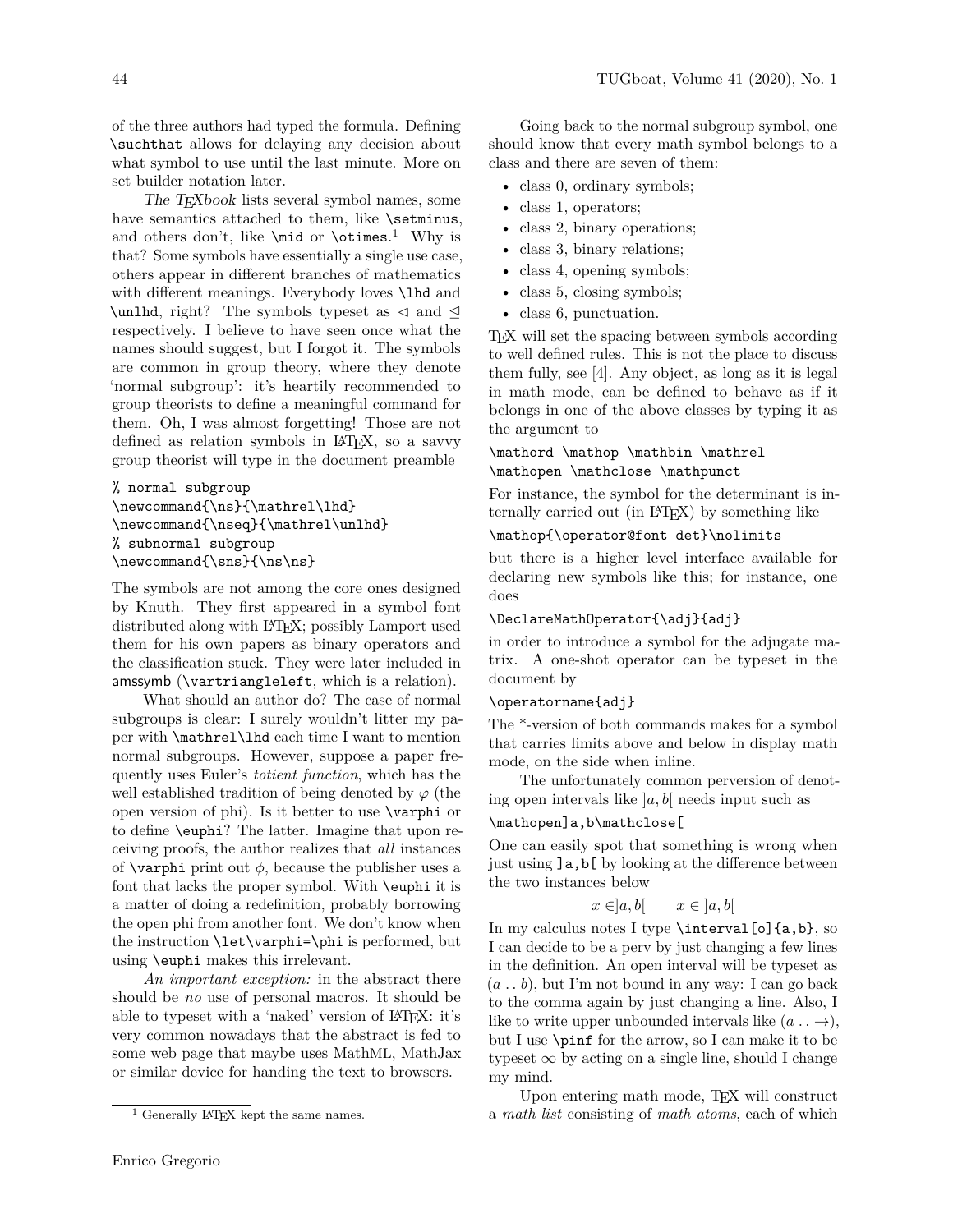TUGboat, Volume 41 (2020), No. 1 45

$$
\begin{cases}\na^{6} + 2a^{3}b^{3} + b^{6} = q^{2} \\
4a^{3}b^{3} = -\frac{4}{27}p^{3}\n\end{cases}\n\begin{cases}\na^{6} + 2a^{3}b^{3} + b^{6} = q^{2} \\
4a^{3}b^{3} = -\frac{4}{27}p^{3}\n\end{cases}\n\begin{cases}\na^{6} + 2a^{3}b^{3} + b^{6} = q^{2} \\
4a^{3}b^{3} = -\frac{4}{27}p^{3}\n\end{cases}\n\begin{cases}\na^{3} + b^{3} = -q \\
a^{6} - 2a^{3}b^{3} + b^{6} = q^{2} + \frac{4}{27}p^{3}\n\end{cases}\n\begin{cases}\na^{3} + b^{3} = -q \\
a^{6} - 2a^{3}b^{3} + b^{6} = q^{2} + \frac{4}{27}p^{3}\n\end{cases}\n\begin{cases}\na^{3} + b^{3} = -q \\
a^{3} + b^{3} = -q \\
(a^{3} - b^{3})^{2} = q^{2} + \frac{4}{27}p^{3}\n\end{cases}\n\begin{cases}\na^{3} + b^{3} = -q \\
a^{3} + b^{3} = -q \\
(a^{3} - b^{3})^{2} = q^{2} + \frac{4}{27}p^{3}\n\end{cases}\n\begin{cases}\na^{3} + b^{3} = -q \\
a^{3} + b^{3} = -q \\
a^{3} - b^{3} = \sqrt{q^{2} + \frac{4}{27}p^{3}}\n\end{cases}\n\begin{cases}\na^{3} + b^{3} = -q \\
a^{3} + b^{3} = -q \\
a^{3} - b^{3} = \sqrt{q^{2} + \frac{4}{27}p^{3}}\n\end{cases}\n\begin{cases}\na^{3} + b^{3} = -q \\
a^{3} + b^{3} = -q \\
a^{3} - b^{3} = \sqrt{q^{2} + \frac{4}{27}p^{3}}\n\end{cases}\n\begin{cases}\na^{3} + b^{3} = -q \\
a^{3} + b^{3} = -q \\
a^{3} - b^{3} = \sqrt{q^{2} + \frac{4}{27}p^{3}}\n\end{cases}
$$

**Figure 1**: Three ways of laying out the derivation of Cardano's formula

$$
\begin{cases}\na^6 + 2a^3b^3 + b^6 = q^2 \\
4a^3b^3 = -\frac{4}{27}p^3\n\end{cases}
$$
\n
$$
\begin{cases}\na^3 + b^3 = -q \\
a^6 - 2a^3b^3 + b^6 = q^2 + \frac{4}{27}p^3\n\end{cases}
$$
\n
$$
\begin{cases}\na^3 + b^3 = -q \\
(a^3 - b^3)^2 = q^2 + \frac{4}{27}p^3\n\end{cases}
$$
\n
$$
\begin{cases}\na^3 + b^3 = -q \\
a^3 - b^3 = \sqrt{q^2 + \frac{4}{27}p^3}\n\end{cases}
$$

**Figure 2**: One of the worst alignments I can conceive

has a *nucleus*, a *subscript field* and a *superscript* field. When exiting from math mode, the math list will be transformed into a horizontal list according to the (complex) rules described in Appendix G of The TEXbook. These rules add spaces, as said before, but also take care of the bidimensionality of math formulas: superscripts, subscripts, fractions, accents, radicals, extensible delimiters and many more aspects.

Had Knuth been into theoretical physics, he probably would have added also "prescripts" for isotopes and staggered multiple subscripts and superscripts for tensors. Unfortunately he hasn't. See later for more on this topic.

#### **3 Fine points of mathematics typing**

The title is the same as chapter 18 in The TEXbook. Of course I won't go through Knuth's words. Since I'm talking IATEX and math, I assume that amsmath is loaded: no serious math typesetting can be done without it.

A point that's not touched upon in the TEXbook is 'when, really, consecutive equations should be aligned and where'. Browsing TEX.StackExchange reveals several examples of bad alignments.

A prominent example is a derivation of Car- $\gamma$  dano's formula<sup>2</sup> which I won't give the code for, but just three realizations that you can see in figure 1.

I often use the style "the good, the bad, and the ugly". There is actually an even uglier way, which is what the questioner was asking for, see figure 2.

What's the problem? The equals signs are not really related to one another. The *pairs of formulas* are related, but the fact that they are equations is almost irrelevant. Mixing ragged right and ragged left in one and the same paragraph (or display) makes for very hard reading. I'd instead be more generous with vertical spacing between the various braces and I have no doubt whatsoever that the leftmost realization is our Clint Eastwood. Look for holes in the typeset output and remove them.

Another example can be seen in figure 3.<sup>3</sup> You can judge for yourself which is the best way to present the display. My opinion is that the equals signs in the second column pair are not related to each other, so they're not to be aligned.

Linear systems are an exception, because their matrix-like structure is more important than holes. I recommend the wonderful systeme package by Christian Tellechea [11]. No doubt there are other exceptions: typography, and mathematical typography in particular, is a craft that doesn't obey mechanical rules. A thin space may open up symbols and make them easier to read, adding a pair of parentheses may clear up an ambiguity, removing unnecessary

<sup>2</sup> https://tex.stackexchange.com/questions/193581

<sup>3</sup> https://tex.stackexchange.com/questions/500472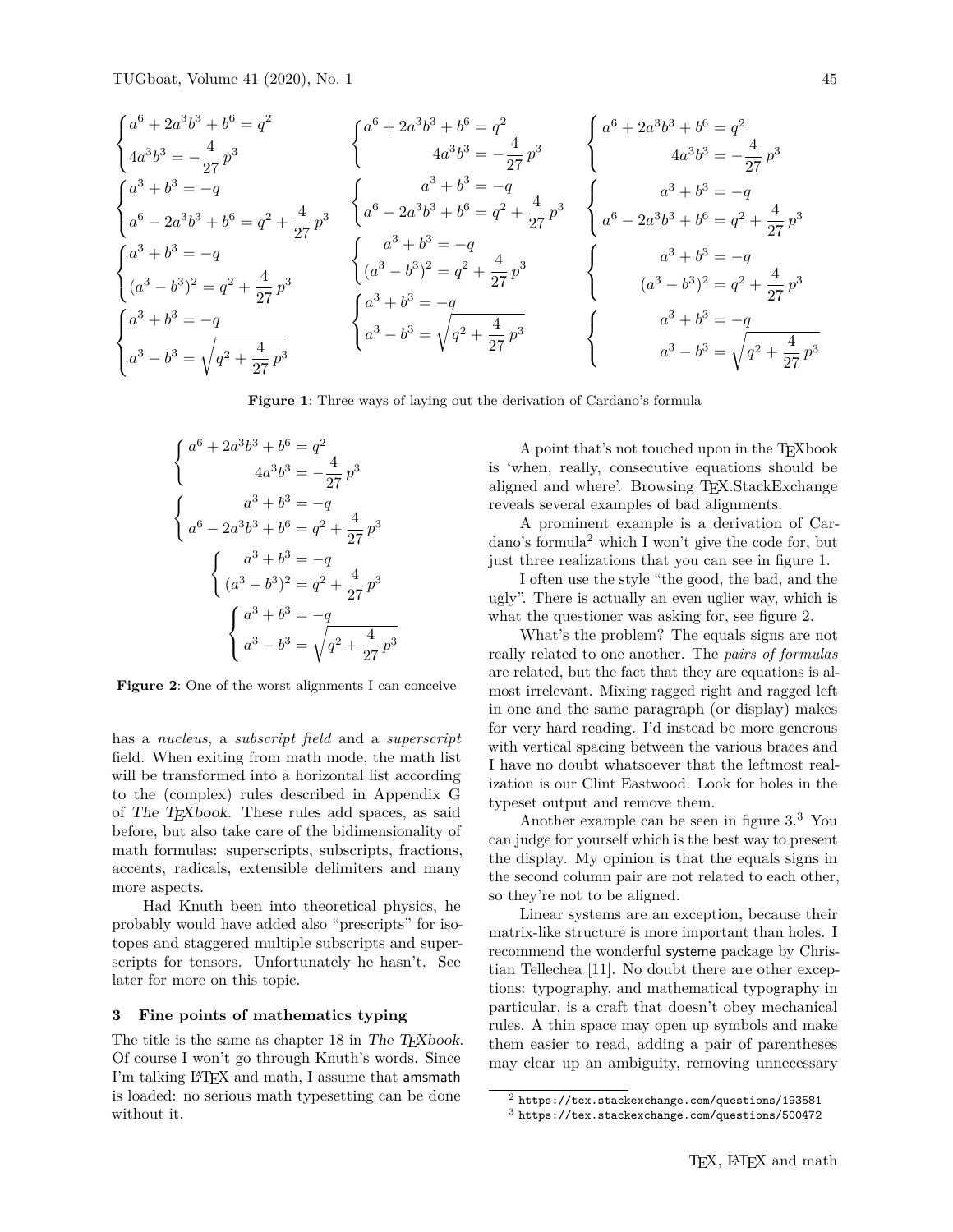$$
\begin{pmatrix} A_{\mu} \\ \rho_{\mu}^* \end{pmatrix} \rightarrow \begin{pmatrix} \cos \theta & -\sin \theta \\ \sin \theta & \cos \theta \end{pmatrix} \begin{pmatrix} A_{\mu} \\ \rho_{\mu}^* \end{pmatrix}, \qquad \tan \theta = \frac{g_{el}}{g_*} \tag{1}
$$

$$
\begin{pmatrix} \psi_L \\ \chi_L \end{pmatrix} \to \begin{pmatrix} \cos \varphi_{\psi_L} & -\sin \varphi_{\psi_L} \\ \sin \varphi_{\psi_L} & \cos \varphi_{\psi_L} \end{pmatrix} \begin{pmatrix} \psi_L \\ \chi_L \end{pmatrix}, \qquad \tan \varphi_{\psi_L} = \frac{\Delta}{m} \tag{2}
$$

$$
\begin{pmatrix}\n\tilde{\psi}_R \\
\tilde{\chi}_R\n\end{pmatrix} \to \begin{pmatrix}\n\cos\varphi_{\tilde{\psi}_R} & -\sin\varphi_{\tilde{\psi}_R} \\
\sin\varphi_{\tilde{\psi}_R} & \cos\varphi_{\tilde{\psi}_R}\n\end{pmatrix} \begin{pmatrix}\n\tilde{\psi}_R \\
\tilde{\chi}_R\n\end{pmatrix}, \qquad \tan\varphi_{\tilde{\psi}_R} = \frac{\tilde{\Delta}}{\tilde{m}}\n\tag{3}
$$

$$
\begin{pmatrix} A_{\mu} \\ \rho_{\mu}^{*} \end{pmatrix} \rightarrow \begin{pmatrix} \cos \theta & -\sin \theta \\ \sin \theta & \cos \theta \end{pmatrix} \begin{pmatrix} A_{\mu} \\ \rho_{\mu}^{*} \end{pmatrix}, \qquad \tan \theta = \frac{g_{el}}{g_{*}} \tag{4}
$$

$$
\begin{pmatrix} \psi_L \\ \chi_L \end{pmatrix} \to \begin{pmatrix} \cos \varphi_{\psi_L} & -\sin \varphi_{\psi_L} \\ \sin \varphi_{\psi_L} & \cos \varphi_{\psi_L} \end{pmatrix} \begin{pmatrix} \psi_L \\ \chi_L \end{pmatrix}, \qquad \tan \varphi_{\psi_L} = \frac{\Delta}{m} \tag{5}
$$

$$
\begin{aligned}\n\tilde{\psi}_R \\
\tilde{\chi}_R\n\end{aligned}\n\rightarrow\n\begin{pmatrix}\n\cos\varphi_{\tilde{\psi}_R} & -\sin\varphi_{\tilde{\psi}_R} \\
\sin\varphi_{\tilde{\psi}_R} & \cos\varphi_{\tilde{\psi}_R}\n\end{pmatrix}\n\begin{pmatrix}\n\tilde{\psi}_R \\
\tilde{\chi}_R\n\end{pmatrix},\n\qquad\n\tan\varphi_{\tilde{\psi}_R} = \frac{\tilde{\Delta}}{\tilde{m}}\n\tag{6}
$$

**Figure 3**: Two similar alignments

parentheses may improve the quality of a formula. Compare top and bottom line

 $\sqrt{ }$ 

$$
a \frac{f(x+h) - f(x)}{h} + b \frac{g(x+h) - g(x)}{h}
$$

$$
a \frac{f(x+h) - f(x)}{h} + b \frac{g(x+h) - g(x)}{h}
$$

and decide which one looks better. In my notes I used the bottom one when working the proof of linearity of the derivative. If I talk about "the function  $g(z) = \sqrt{\overline{z}}$  $\sqrt{z-1}$ ", I add a thin space before ending inline math mode:

## ''the function  $g(z)=\sqrt{z-1}\,$ ,  $\$ ''

in order to avoid the clash between the vinculum and the quotes in "the function  $g(z) = \sqrt{z-1}$ ". Try with a parenthesis after the radical to see another with a parenthesis after the radical to see another<br>case:  $(1 + \sqrt{2})^{-1}$  versus  $(1 + \sqrt{2})^{-1}$ . In the latter case a thin space has been added.

Going to *very* fine details: does anybody notice the differences below? Consider the formulas

$$
\log|x| \neq \log|x| \tag{7}
$$

$$
|\sin x| \neq |\sin x| \tag{8}
$$

$$
\|\operatorname{adj} A\| \neq \|\operatorname{adj} A\| \tag{9}
$$

where the questionable typesetting is on the left. While the top left *could* be a typographic choice (so long as it is consistent), the other formulas in the left-hand sides are definitely wrong.

The mathtools package provides a very good facility for handling these cases, namely

#### \DeclarePairedDelimiter{\abs}{|}{|}

that allows to type  $\abs{\sin x}$  and forget about the dreaded thin space, which can also be avoided by

## \lvert\sin x\rvert

Which style to choose is a matter of personal preference and habit. I recommend not to abuse the facility: reserve it for *functions* such as absolute values, norms and similar objects. Don't exploit it for parenthesized expressions: something like

#### \paren{a+b}\paren{a-b}=aˆ2-bˆ2

hinders input reading and would print the same as  $(a+b)(a-b)=a^2-b^2$ . True, one could do

\paren[\big]{a\paren{b+c}}

but is this really more legible than

$$
\big\{ \alpha (b + c) \big\}
$$

that keeps the usual mathematical structure? That is, assuming \big size is really necessary, which it isn't in the particular case.

Since I mentioned trigonometric functions, look at √ √ √

$$
\sqrt{\sin x} + \sqrt{\cos x} + \sqrt{\tan x}
$$

and explain what's going wrong. Yes, the tittle makes the difference! It makes 'sin' higher than 'cos' and moves up the radical sign; similarly with 'tan'. In my trigonometry notes I have

\let\cos\undefined \DeclareMathOperator{\cos} {cos\vphantom{i}} \let\tan\undefined \DeclareMathOperator{\tan} {tan\vphantom{i}}

with which the above formula would become

$$
\sqrt{\sin x} + \sqrt{\cos x} + \sqrt{\tan x}
$$

Radicals often need fine control in order to get them aligned with each other. Some appropriate trick involving \vphantom or \smash can fix things up:

$$
\sqrt{x} + \sqrt{y} \neq \sqrt{x} + \sqrt{y}
$$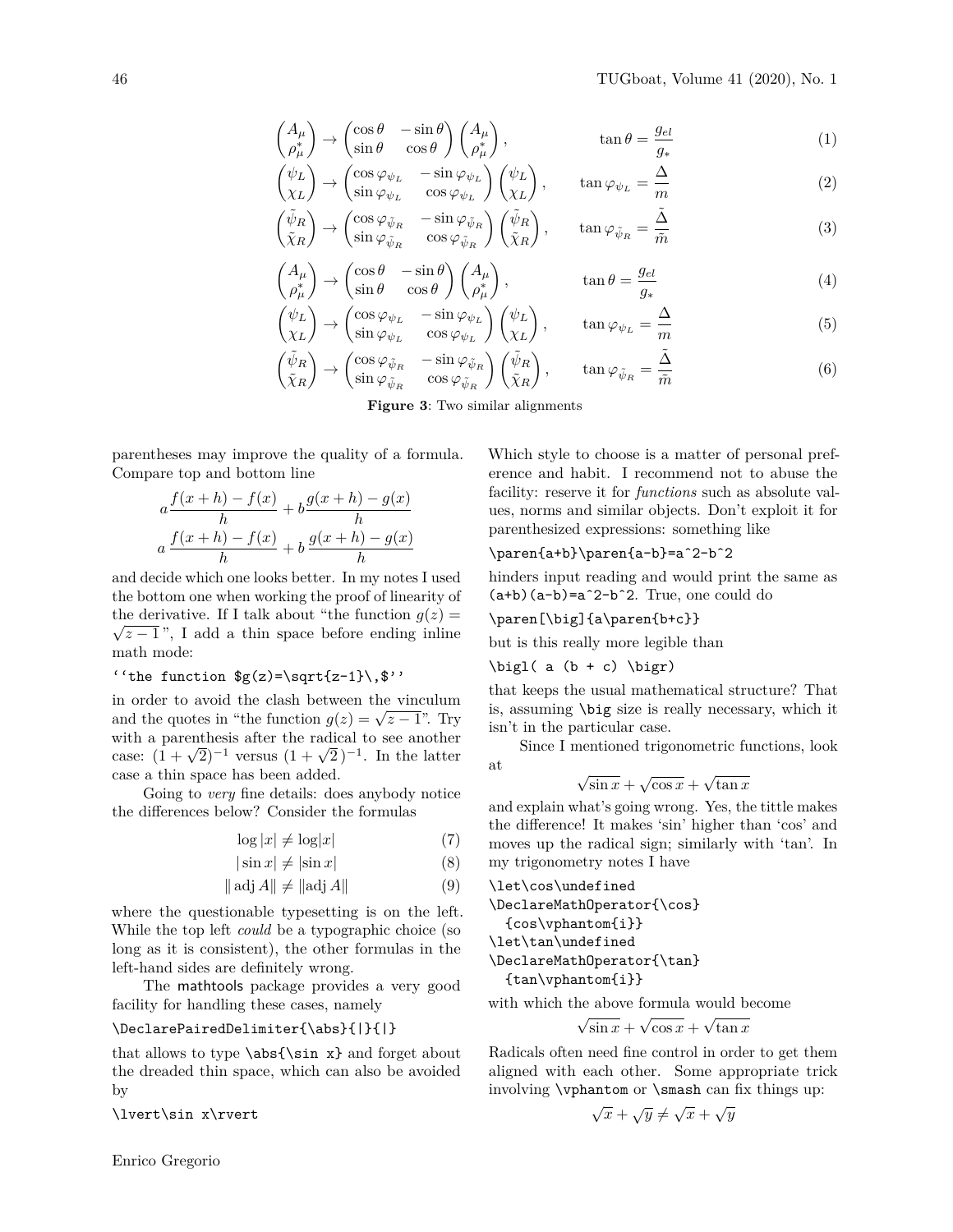Again, left is the questionable output; the formula on the right has been input as

#### $\sqrt{x}+\sqrt{x}$  (b]{y}}

The alternative

## \sqrt{\mathstrut x}+\sqrt{\mathstrut y}

doesn't seem as attractive:  $\sqrt{x} + \sqrt{y}$ . Radicals would need a full chapter, so I'll stop here, except for one last thing: add a thin space when a radical is followed by a fence; similarly, add a thin space when a big operator (summation, product, integral) in display math mode is preceded by a fence and its limits are wide. Example:

$$
\left(\sum_{k=1}^n a_k\right) \neq \left(\sum_{k=1}^n a_k\right)
$$

## **4 Upright or italic?**

Rivers of (electronic) ink have been spilled trying to answer the question. Actually it cannot be answered: mathematicians and engineers agree to disagree. Physicists disagree with each other.

Part of the question is: should constants be typeset in an upright font or not? The ISO 80000- 2:2009 standard prescribes upright; adhering to this standard is mandatory in some technology and commercial fields. This is a good thing: people reading a technical report or manual will have no doubt about the meaning of a symbol.<sup>4</sup> While I strongly disagree with several decisions of the ISO standard, on mathematical grounds, I accept the underlying philosophy towards uniformity in the technical fields. Surely I appreciate its ban on the mathematically wrong sin<sup>−</sup><sup>1</sup> and similar: the standard has disputable aspects, but it's never wrong from a mathematical point of view.

On the other hand, many mathematicians are traditionalists and prefer italics for constants such as *e* (the Euler number) and *i* (the imaginary unit). Euler and Gauss used italics for the latter, and I'm among those who don't dare to challenge their authority. Of course, I know that mathematical notation has changed along time. I'd not use Cayley's original notation for matrices<sup>5</sup> because a better notation has developed. I follow the practice of setting standard function names in upright type (sine, cosine, logarithm and so on) even when ancient mathematicians didn't.

However, such decrees as 'symbols for vectors should be bold italic serif lowercase, for matrices should be bold italic serif uppercase, for tensors

should be bold italic sans serif uppercase' make me smile: as a mathematician, I know that vectors, matrices and tensors are not different objects from a mathematical point of view. Matrices admit an easier two-dimensional representation: this is the 'big' difference.

For pedagogical reasons, I might use distinctive typesetting for vectors and matrices in a students' textbook. In a research paper or graduate level book I'd probably not make any distinction, if not mandated by clarity. In this case I'd explain the notation choices at the beginning of the paper or book.

A very fine book by J. Dieudonné  $[2]$ , in the English edition by Academic Press, uses

- **R** or **C** for number sets,
- X for manifolds, E for vector bundles,
- *A* for vector space operators,
- $T_x(X)$  or  $T_x(f)$  for the tangent space or linear mapping,
- $d_x$ **f** or  $d_x f$  for the differential at *x* of a mapping (vector valued or scalar valued),
- **Z** for tensor fields,

and several other conventions that are consistently followed across the book and the series. The book starts off with a nine page long notation section. The same notation is used in the original French version.

However, it happens that book translations use different conventions from the original. It is the case for W. Rudin's 'Real and Complex Analysis' [9] where the differential 'd' is in italics, whereas it's upright in the Italian translation published by Bollati-Boringhieri [10]. I disagree with the publisher: maybe the editorial preference is for the upright 'd', but the author's style should be preserved as much as possible.

Not a big deal, one could think. No, this reflects on the *meaning* of the differential 'd'. There are several arguments in favor or against italics; my feeling is that most pure mathematicians prefer italics.

By the way, how to input the symbol in such a way that the convention can be changed at will? The simplest and more effective way is to define

## \newcommand{\diff}{\mathop{}\!d}

(or \mathrm{d} if one *must* have the abomination).

I believe I learned this from Claudio Beccari through a comp.text.tex post. The code was credited to him in the paper  $[5]$ , but I'm not sure about the real source of this code pearl. Claudio Beccari had earlier proposed much more complicated code [1], namely

<sup>4</sup> A problem with ISO standards is that they have to be *bought*; the one we're talking about prices 158 CHF, about  $143 \in \text{or } $160 \text{ at the current exchange rate.}$ 

<sup>5</sup> https://tex.stackexchange.com/q/487643

 $6$  The paper is also available in English [6].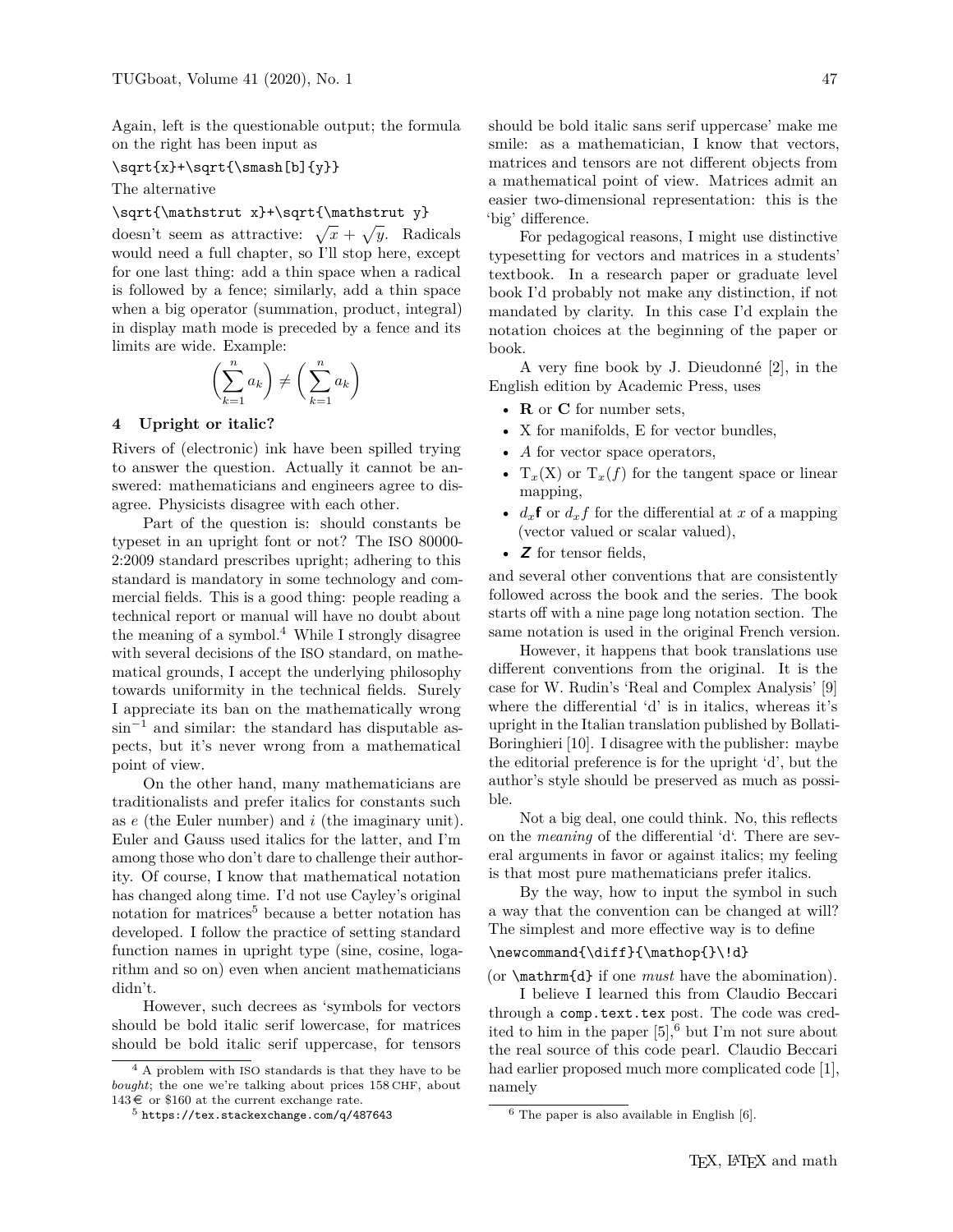```
\makeatletter
\providecommand*{\diff}{%
  \@ifnextcharˆ{\DIfF}{\DIfFˆ{}}%
}
\makeatother
\def\DIfFˆ#1{%
  \mathop{\mathrm{\mathstrut d}}%
  \nolimitsˆ{#1}%
  \gobblespace
}
\def\gobblespace{%
  \futurelet\diffarg\opspace
}
\def\opspace{%
  \let\DiffSpace\!%
  \ifx\diffarg(%
    \let\DiffSpace\relax
  \else
    \ifx\diffarg[%
      \let\DiffSpace\relax
    \else
      \ifx\diffarg\{%
        \let\DiffSpace\relax
      \fi
    \fi
  \fi
  \DiffSpace
}
```
What's the idea in the complicated definition? Look whether a superscript follows; if it doesn't, add a dummy one. Well, this is already wrong, because it adds \scriptspace unconditionally. After that, the next token is examined: if it is a fence, then don't add  $\lq$ !, because a  $\mathbb{Q}$  is followed by a fence with no thin space; in case an ordinary symbol follows, the \mathop would add a thin space, which is removed by \!. Well, try it with  $\diff\big\{x+y\big\}.$ Next try the simpler definition and see! Where's the trick? The *empty* \mathop is followed by an ordinary symbol, the 'd'; we just need to remove the excess thin space! The thin space preceding the empty \mathop is inserted automatically by TEX following the rules. Thus we can define

# \newcommand{\tder}[2]  ${\frac{\diff #1}{\diff #2}}$

without worrying that spurious spaces may creep in. Instead

## $\int\limits_{ID} f(x,y) \diff x \diff y$

will typeset as needed

$$
\iint\limits_D f(x,y)\,dx\,dy
$$

For differential forms *f*(*x, y*) *dx* ∧ *dy* the spacing will be automatically right. The same paper by Claudio [1] proposes commands for the constants, namely % The number 'e' \providecommand\*{\eu} {\ensuremath{\mathrm{e}}} % The imaginary unit \providecommand\*{\iu} {\ensuremath{\mathrm{j}}}

I strongly disagree with proposing \ensuremath; referring in the text to the Euler's number by

We use \eu\ to denote...

is by no means easier and clearer than

#### We use \$\eu\$ to denote...

One keystroke more? So what? That's a mathematical symbol so it ought to be typed in math mode, just like when we talk about the variable *x*. *My* definition would be

#### $\newcommand{\eu}{\mathbf{}\mathbf{e}}$

so typing \eu outside of math mode would raise an error. Change to **\mathrm** if you prefer upright type.

During the preparation of this paper, I examined the toptesi bundle, to find

```
\providecommand{\eu}{%
  \ensuremath{%
    {\mathop{\mathrm{e}}\nolimits}%
  }%
}
```
This is disputable in several respects:

- \ensuremath serves no real purpose;
- \nolimits can be safely omitted, because the \mathop{...} bit is followed by }, so surely there are no limits to take into account;
- **\mathop** itself is redundant, because the whole thing is braced, so it is treated as an ordinary symbol.

Oh, wait! No, \mathop is actually wrong! Consider the following code:

```
\documentclass{standalone}
\usepackage{amsmath}
\newcommand{\euA}{\mathrm{e}}
\newcommand{\euB}{%
  \ensuremath{%
    {\mathop{\mathrm{e}}\nolimits}%
  }%
}
\begin{document}
$2\euA\euB$
\end{document}
```
Enrico Gregorio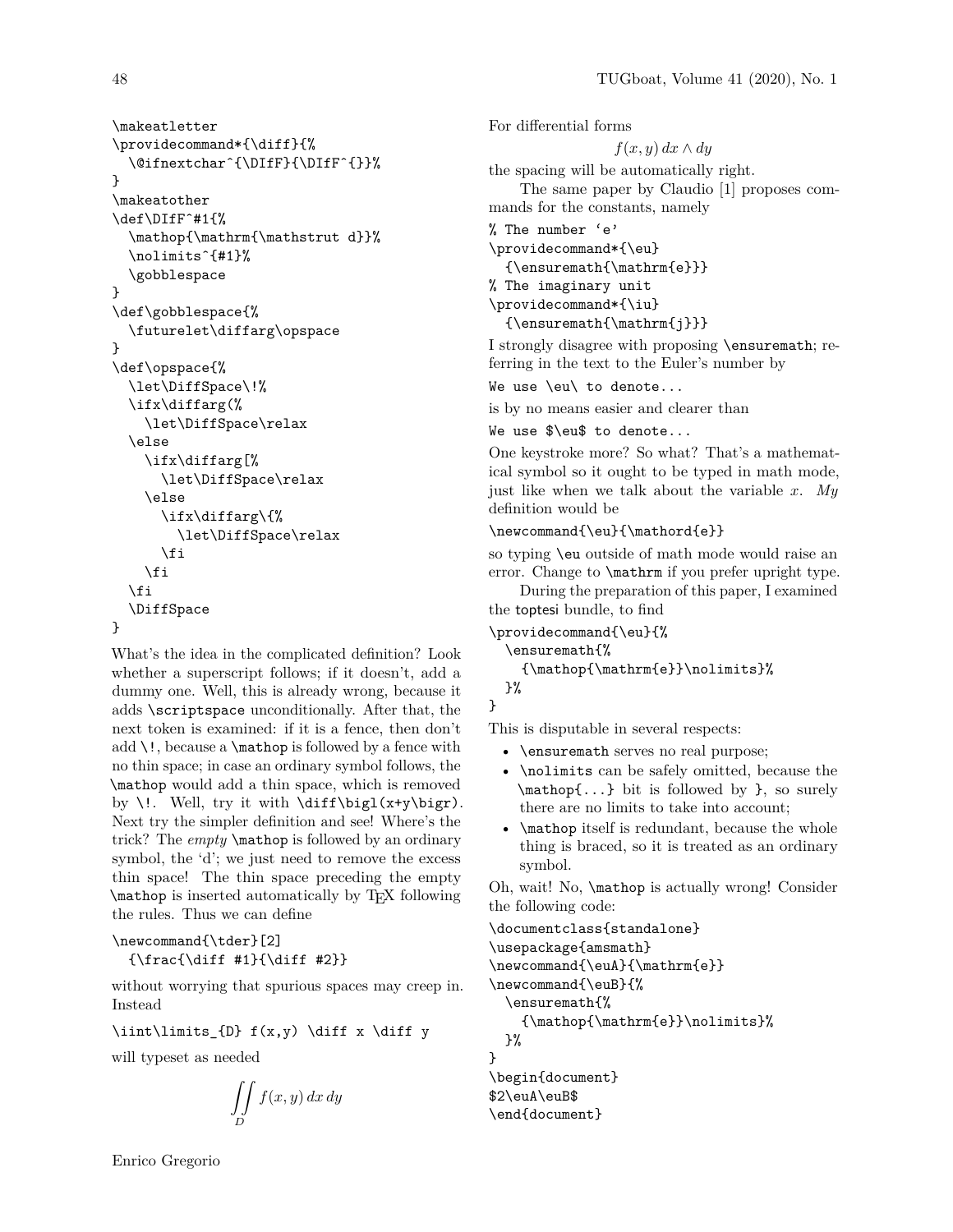The output is shown in figure 4. Do you see the problem? A single character in the argument to \mathop is raised or lowered so that it extends the same distance above and below the math axis.

# 2ee

**Figure 4**: Magnified output for the Euler's constant problem

Now that we're on the spot, how to define a better \tder macro also supporting higher order derivatives? The first attempt,

```
\newcommand{\tder}[3][]{%
  \frac{\diffˆ{#1}#2}{\diff #3ˆ{#1}}%
}
```
has a flaw: it unconditionally adds \scriptspace to both the numerator and denominator. If I measure the width of  $\text{f}(t)$  in display math mode, with the standard fonts and document class, I get 14.07712pt; the version without the dummy exponents has width 11.91045pt. More than two points! With the upright 'd', the difference would be half a point. And the visual result shows more:

$$
\frac{df}{dt} \neq \frac{df}{dt} \qquad \frac{df}{dt} \neq \frac{df}{dt}
$$

Yes, we need to avoid the dummy superscript, also with the upright 'd', although the difference is less noticeable: we want perfect output, don't we? And we want macros that allow users to choose their own preferred 'd'. One could test whether the argument is empty, but there's a better way with xparse:

```
\NewDocumentCommand{\tder}{s o m m}{%
  \IfBooleanTF{#1}{\dfrac}{\frac}%
    {\diff\IfValueT{#2}{ˆ{#2}}#3}% num
    {\diff #4\IfValueT{#2}{ˆ{#2}}}% den
}
```
The \*-version delivers \dfrac (just in case one needs it), otherwise \frac is used. The numerator and the denominator add the exponent only if the optional argument is specifically used. Thus \tder{f}{t} will not add a dummy exponent.

## **5 Sets, bras and kets**

A short note on the title. Physicists have a sense of humor: a well-established notation for inner products is  $\langle x | y \rangle$ , called a "bracket". A mathematician would denote the linear or semilinear forms induced by the bracket as  $\langle x | - \rangle$  and  $\langle - | y \rangle$ . Physicists, instead, use  $\langle x |$  for the former and  $|y\rangle$  for the latter, calling them "bra" and "ket".

For several years, LAT<sub>EX</sub> has been requiring e-TEX extensions, among which \middle is a very useful one. For instance, we can typeset

$$
\left\{ x \in \mathbf{R} \mid -\frac{1}{2} \le x \le \frac{8}{5} \right\}
$$

with no phantom and no null delimiter. On the other hand, the code

 $\left\{\x\in\mathbb{R} \; \; \;\text{odd}\right\}$  $-\frac{1}{2}\le x\le \frac{8}{5}\right\}$ 

is still really ugly and something like

\set\*{x\in\mathbf{R}\suchthat

-\frac{1}{2}\le x\le \frac{8}{5}}

would be much nicer. We call xparse and expl3 to the rescue!

```
\documentclass[varwidth]{standalone}
\usepackage{amsmath}
\usepackage{xparse}
```
\ExplSyntaxOn \NewDocumentCommand{\set}{som} { % limit the scope for \suchthat \group\_begin: \cs\_set\_protected:Npn \suchthat { \tl\_use:N \l\_\_egreg\_set\_st\_tl } \IfBooleanTF{#1} { \egreg\_set\_auto:n { #3 } } { \egreg\_set\_fixed:nn { #2 } { #3 } } \group\_end: }

\tl\_new:N \l\_\_egreg\_set\_st\_tl

```
\cs_new_protected:Nn \__egreg_set_st:n
{
 \tl_set:Nn \l__egreg_set_st_tl { #1 }
 }
```
\cs\_new\_protected:Nn \egreg\_set\_auto:n { \\_\_egreg\_set\_st:n {

```
\nonscript\;
   \middle\vert
   \nonscript\;
  }
 \left\{ #1 \right\}
}
```

```
\cs_new_protected:Nn \egreg_set_fixed:nn
{
 \tl_if_novalue:nTF { #1 }
```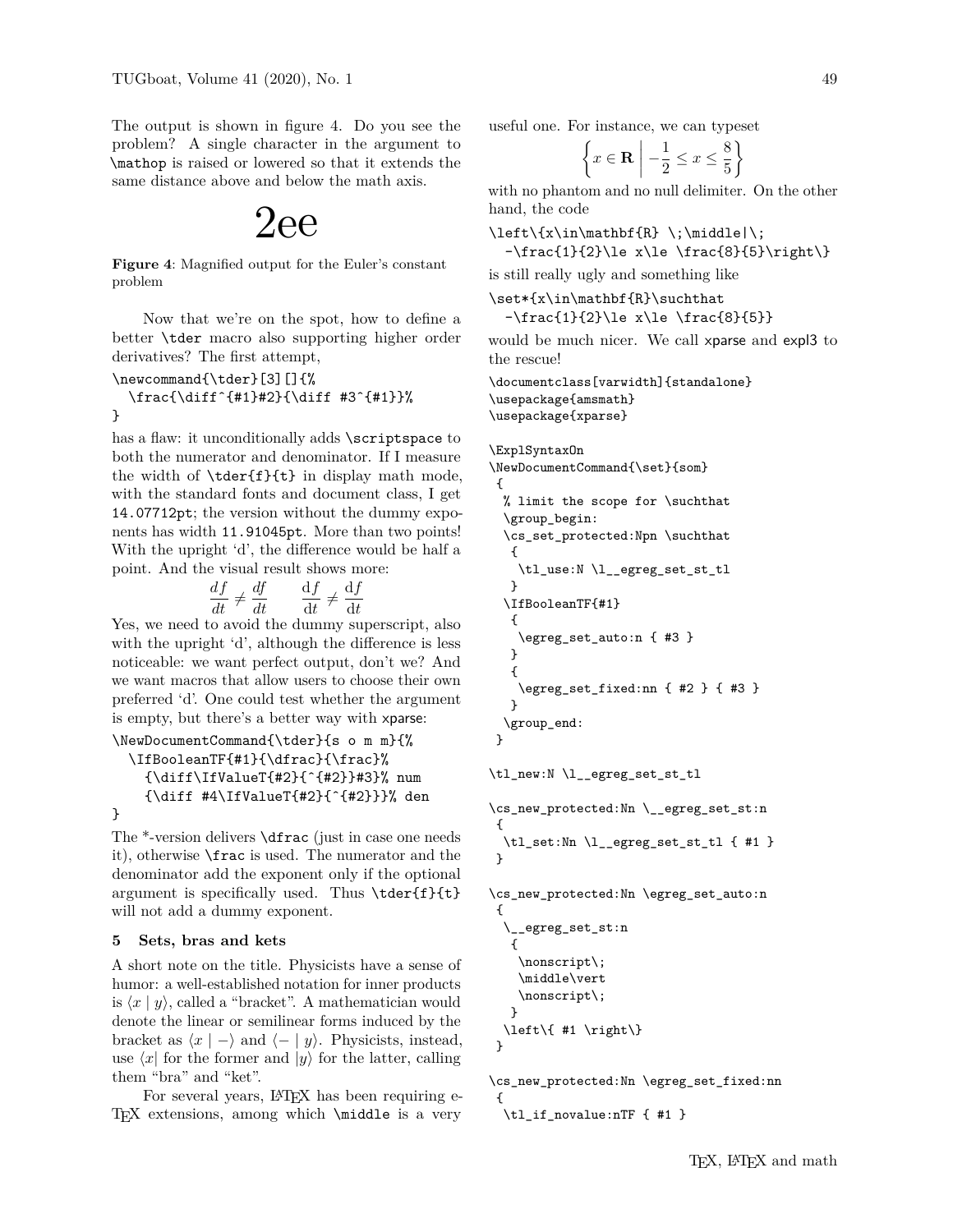```
{
      \lrcorneregreg_set_st:n { \mid }
    \lbrace #2 \rbrace
   }
   {
    \__egreg_set_st:n
     \{\mathcal{H}_1\vert\}\mathopen{#1\lbrace}
    #2
    \mathclose{#1\rbrace}
   }
}
\ExplSyntaxOff
```
\begin{document}

```
$\set{a,b,c}\cup\set[\big]{a,b,c}$
```

```
$\set{x\suchthat a<x<b}$
```
\$\set[\Big]{x\suchthat a<x<b}\$

 $\set{\x\such that \dfrac{1}{2} < x < 3}$ \end{document}

The idea is to use a syntax familiar from mathtools' \DeclarePairedDelimiter. The output is in figure 5.

$$
{a, b, c} \cup {a, b, c}
$$
  

$$
{x | a < x < b}
$$
  

$$
{x | a < x < b}
$$
  

$$
{x | a < x < b}
$$
  

$$
{x | \frac{1}{2} < x < 3}
$$

**Figure 5**: Examples of set notation

In The TEXbook, Knuth recommends to add thin spaces when the set builder notation contains a bar, that is, it is not just a list of elements. I disagree, but how could it be implemented? It's possible to look for the presence of **\suchthat** at the outer level and, in this case, to add the thin spaces at either end; nested sets would examine their own contents for the presence at the outer level.

A full implementation would also feature the choice for the delimiter as a preamble setting. I leave this as an exercise for whoever wants to make a package out of this code.

There is some duplication in the code below, but it's unavoidable. The reason is that using an O{} specifier for the optional argument would allow \mathclose{#2\rbrace} and no case distinction. However, one can see the difference if a subscript is added

$$
\verb+\nbrace{1} \verb+\mathclose{\nbrace{1}+\nbrace{1} \nbrace{1}
$$

Different coding is possible, though. It would not be difficult to allow | instead of \suchthat. Look at how the macros for bras and kets can be defined.

```
\documentclass[varwidth]{standalone}
\usepackage{amsmath}
\usepackage{xparse}
\NewDocumentCommand{\bra}{som}{%
 \IfBooleanTF{#1}
    {\left\langle #3 \right|}
    {%
     \IfNoValueTF{#2}
      {\langle#3\mathclose|}
      {\mathopen{#2\langle}#3\mathclose{#2|}}%
    }
}
\NewDocumentCommand{\ket}{som}{%
  \IfBooleanTF{#1}
    {\left| #3 \right\rangle}
    , {%
     \IfNoValueTF{#2}
      {\mathopen|#3\rangle}
      {\mathopen{#2|}#3\mathclose{#2\rangle}}%
    }
}
```
\NewDocumentCommand{\braket}{som}{% \IfBooleanTF{#1} {\extensiblebraket{#3}} {\fixedbraket{#2}{#3}}% }

\ExplSyntaxOn

```
\NewDocumentCommand{\extensiblebraket}{m}
 {
  \group_begin:
  \char_set_active_eq:nN { '| } \egreg_bar_auto:
  \mathcode'|="8000 \scan_stop:
 \left\langle
 #1
  \right\rangle
  \group_end:
}
```
\NewDocumentCommand{\fixedbraket}{mm} { \group\_begin: \char\_set\_active\_eq:nN { '| } % active char is | \egreg\_bar\_fixed: % equal to \mathcode'|="8000 \scan\_stop: \IfNoValueTF{#1} { \egreg\_braket:n { #2 } } { \egreg\_braket:nn { #1 } { #2 } } \group\_end: }

\cs\_new\_protected:Nn \egreg\_bar\_auto: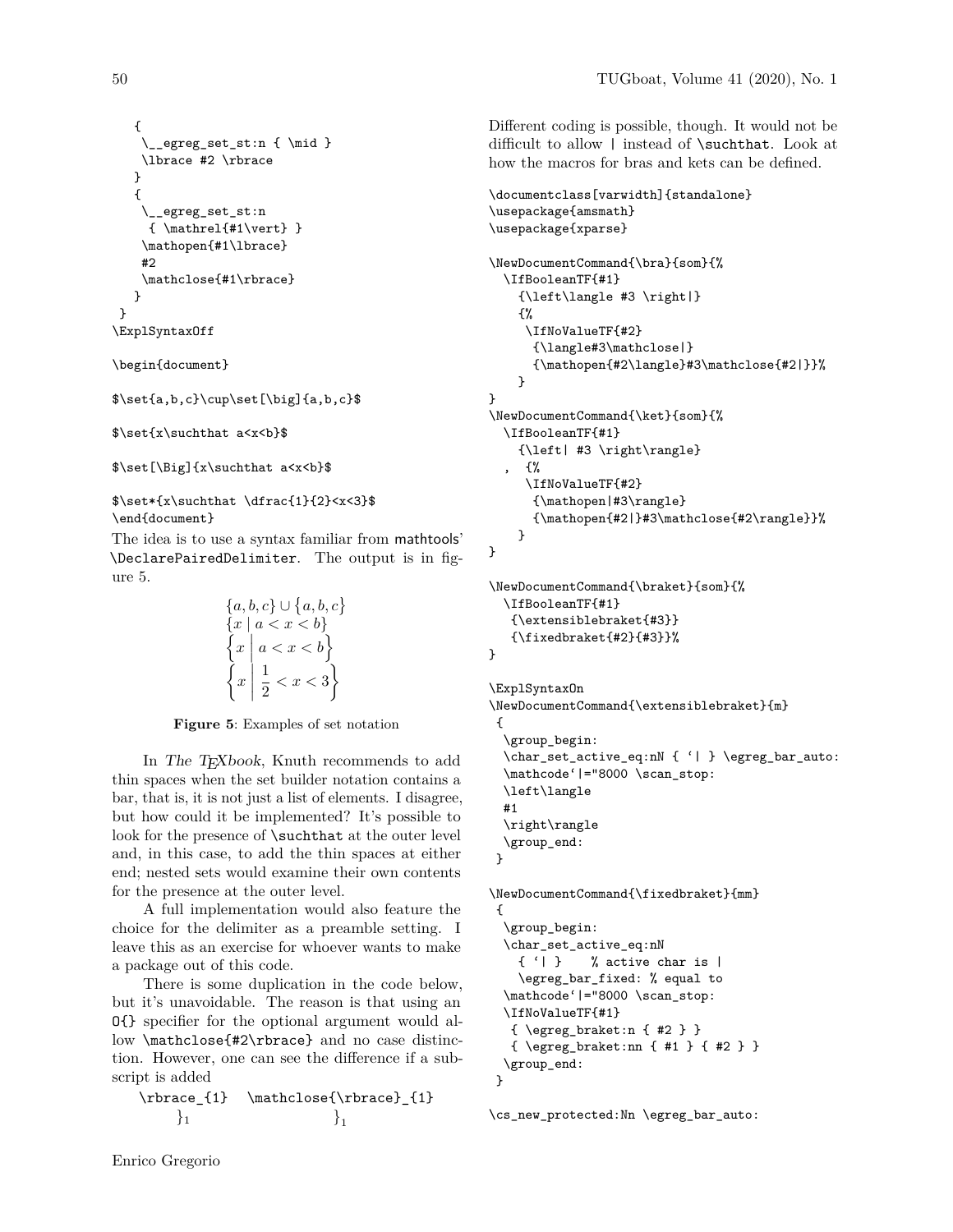```
{
  \nonscript\,\middle\vert\nonscript\,
}
\cs_new_protected:Nn \egreg_bar_fixed:
 {
 \mathinner{\egreg_size: \vert}
}
\cs_new_protected:Nn \egreg_braket:n
 {
 \cs set protected:Nn \egreg size: { }
 \langle #1 \rangle
}
\cs_new_protected:Nn \egreg_braket:nn
{
 \cs_set_protected:Nn \egreg_size: { #1 }
 \mathopen{\egreg_size: \langle}
 #2
 \mathclose{\egreg_size: \rangle}
}
\ExplSyntaxOff
```
\begin{document}

 $\bar{x}\qquad\k \text{x}$ 

\$\braket{x|y}\$

\$\braket[\Big]{x|y|z}\$

\$\braket\*{a|b}\$

\$\braket[\Big]{a|b|\dfrac{c}{d}}\$

#### \$\braket\*{a|b|\dfrac{c}{d}}\$ \end{document}

I'll not comment the code, except for mentioning how easy is to define the value of a character when it will be made active (math active, in this case).



**Figure 6**: Examples of bras and kets

## **6 Numbers and units**

How should numbers be typed in the LATEX document? Knuth himself once acknowledged that his usual practice is not very good and realized it when writing "Concrete Mathematics" [3], were numbers are typeset with the Euler font when they're used in

their mathematical meaning (and not, say, as page markers).

When a number appears in text and is mentioned as a mathematical object is should be input inside a math formula:

## a vector space of dimension˜\$5\$

But what about large numbers that need to be split in smaller units for readability? For instance, can you spell out 7400043022221 without first counting how many digits the number has? Isn't 7 400 043 022 221 easier to parse? Possibly not for an American who's more accustomed to 7*,*400*,*043*,*022*,*221 (and probably would be at stake when people talks about meters and liters).

Now let's suppose your scientific paper has several tables with numeric data and you're not sure about the editorial policy of the journal to which you're submitting it. Will the journal require American style or prefer thin spaces for grouping digits?

**Table 1**: Tables with different formatting options for numbers (Source: Mr Leporello, private communication)

| Nation  | Number    | Nation  | Number    |
|---------|-----------|---------|-----------|
| Italy   | 640 375   | Italy   | 640,375   |
| Germany | 231803    | Germany | 231,803   |
| France  | 100 002   | France  | 100,002   |
| Turkey  | 91329     | Turkey  | 91,329    |
| Spain   | 1 003 000 | Spain   | 1,003,000 |

Let's consider the two tables in table 1. They are typeset with exactly the same input, namely

#### \begin{tabular}{

```
@{}
  \mathbf{1}S[table-format=7.0]
  @{}
}
\toprule
Nation & {Number} \\
\midrule
Italy & 640375 \\
Germany & 231803 \\
France & 100002 \\
Turkey & 91329 \\
Spain & 1003000 \\
\bottomrule
\end{tabular}
```
and it's siunitx [12] doing all the magic. Of course there is a catch: just before the second copy of the table I added

\sisetup{group-separator={,}}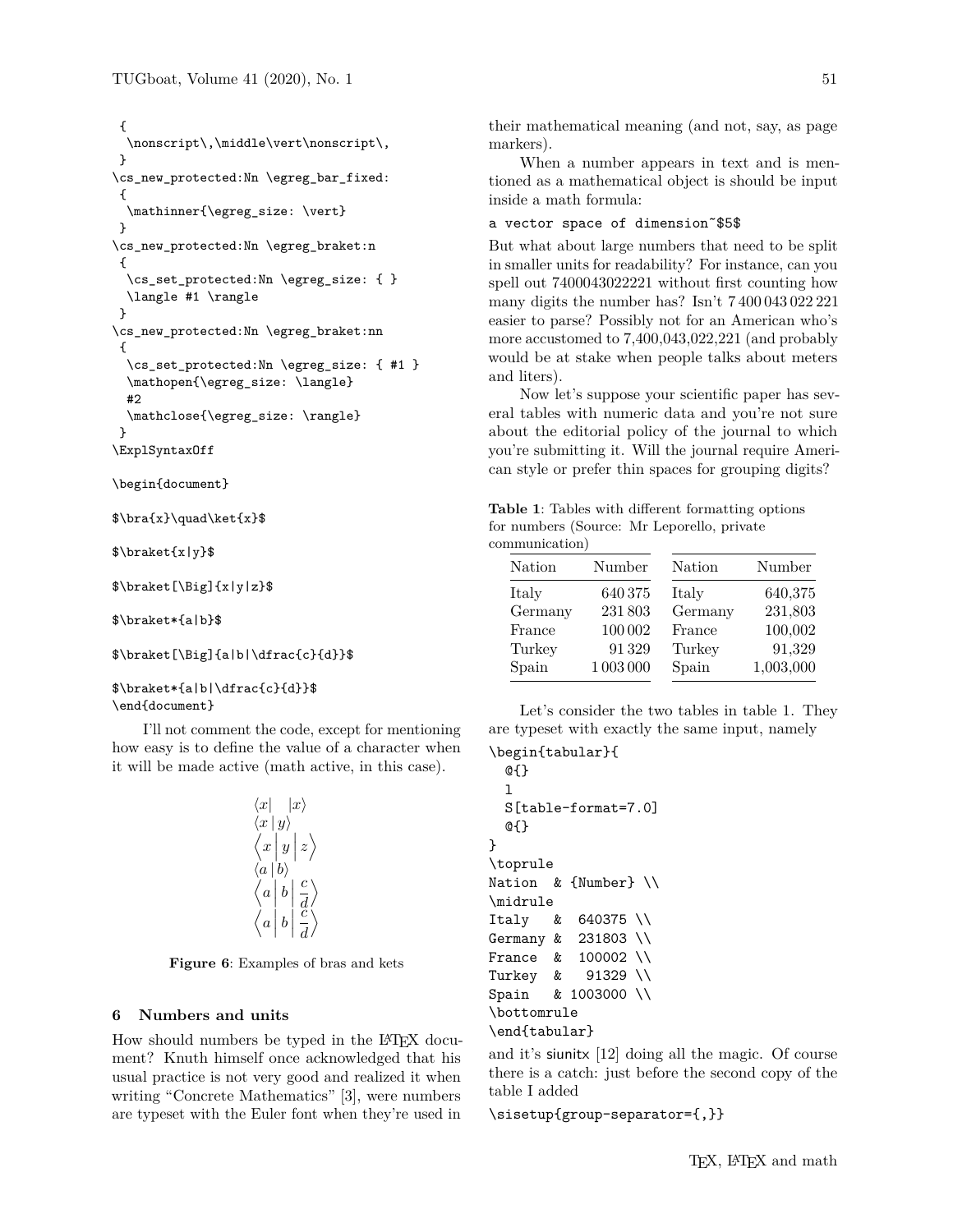I could have added the option also in the bracketed argument to the S column, which is one of the facilities made available by the package. Similarly, the big number above has been typeset first with \num{7400043022221} and then with

## \num[group-separator={,}]{7400043022221}

The default for the package is to use a thin space as a group separator between digits. An S column basically applies \num to every entry, but also aligns them at the decimal separator. In the case of our Leporello table, all entries are integers, so they're right aligned.

If an entry belonging to an S column is braced, it will be ignored as far as number alignment is concerned and centered on the total width of the column (options are available for left or right alignment). This is obviously needed in the header.

With another option we can easily scale down the figures:

| Nation  | Number |                          |  |
|---------|--------|--------------------------|--|
| Italy   | 640    | $\times 10^3$            |  |
| Germany | 232    | $\times\,10^3$           |  |
| France  | 100    | $\times$ 10 <sup>3</sup> |  |
| Turkey  | 91.3   | $\times$ 10 <sup>3</sup> |  |
| Spain   |        | $1.00 \times 10^6$       |  |

This is achieved with the options

```
\sisetup{
```
}

```
round-mode=figures,
round-precision=3,
scientific-notation=engineering
```
and by changing the column specifier to

## S[table-format=3.2e1]

which directs to reserve space for three digits in the integer part, two in the mantissa and one in the exponent. The table body in the input has not changed in any way.

One might write an entire large chapter of The LATEX Companion about siunitx. Some time ago, Joseph Wright took up the job of making a successor package to SIunit adding some features along the way. For version 2 he had the idea of exploiting expl3 which not only allowed for *many* more features and facilities, but made him enter the  $\LaTeX\ team.<sup>7</sup>$  He's into chemistry, and tables with numeric data are his staple food.

The main purpose of the package is of course typesetting numbers with their SI unit according to the guidelines of the Bureau International des Poids et Mesures (BIPM). This is also part of the ISO standard mentioned before:

## \SI{1}{\newton} is defined as

#### \SI{1}{\kilogram\meter\per\second\squared}

will typeset "1 N is defined as  $1 \text{ kg m s}^{-2}$ ". However, if we prefer slashes instead of negative exponents, we can add to the preamble

#### \sisetup{per-mode=symbol}

and the same text will now typeset as "1 N is defined as  $1 \text{ kg m/s}^2$ . The mode can also be changed on a local basis with an optional argument to \SI.

All SI units and prefixes are supported:

# \SI{5}{\tera\meter} \SI{2}{\pico\farad}

yields 5 Tm and 2 pF. One can also print just a unit with  $\succeq$  is the unit for energy is the J which is the same as  $\text{kg m}^2 \text{ s}^{-2}$ .

Going on with our fictional scientist who's uncertain where her breakthrough paper will be published, decimal numbers might require the period as separator, or the comma; in scientific notation, there could be the  $\times 10^n$  part or En might be asked for. How to do it? Not to mention uncertainty! Let's take as an example the rest mass of the electron

 $9.1093837015(28) \times 10^{-31}$  kg  $9.1093837015(28) \times 10^{-31}$  kg  $9,1093837015(28) \times 10^{-31}$  kg  $(9.1093837015 \pm 0.0000000028) \times 10^{-31}$  kg  $9.1093837015 \times 10^{-31}$  kg 9*.*109 383 701 5(28)E−31 kg

The first line has been input with

```
\SI{9.1093837015(28)E-31}{\kilogram}
```
and the following lines by adding an option

```
\SI[\option)]{9.1093837015(28)E-31}
 {\kilogram}
```
The used options are, in order,

```
output-decimal-marker={,}
group-digits=integer
separate-uncertainty
omit-uncertainty
```
output-exponent-marker=\mathrm{E}

and they can be combined to get the desired effect *without changing the code in the document* if the settings are done with \sisetup in the document preamble. When inputting numbers, one can use spaces and either a decimal period or decimal comma. The first mandatory argument to \SI behaves the same as the mandatory argument to \num, so I'll use the latter:

<sup>&</sup>lt;sup>7</sup> It seems that understanding and propagating expl3 opens a straight way to the team.